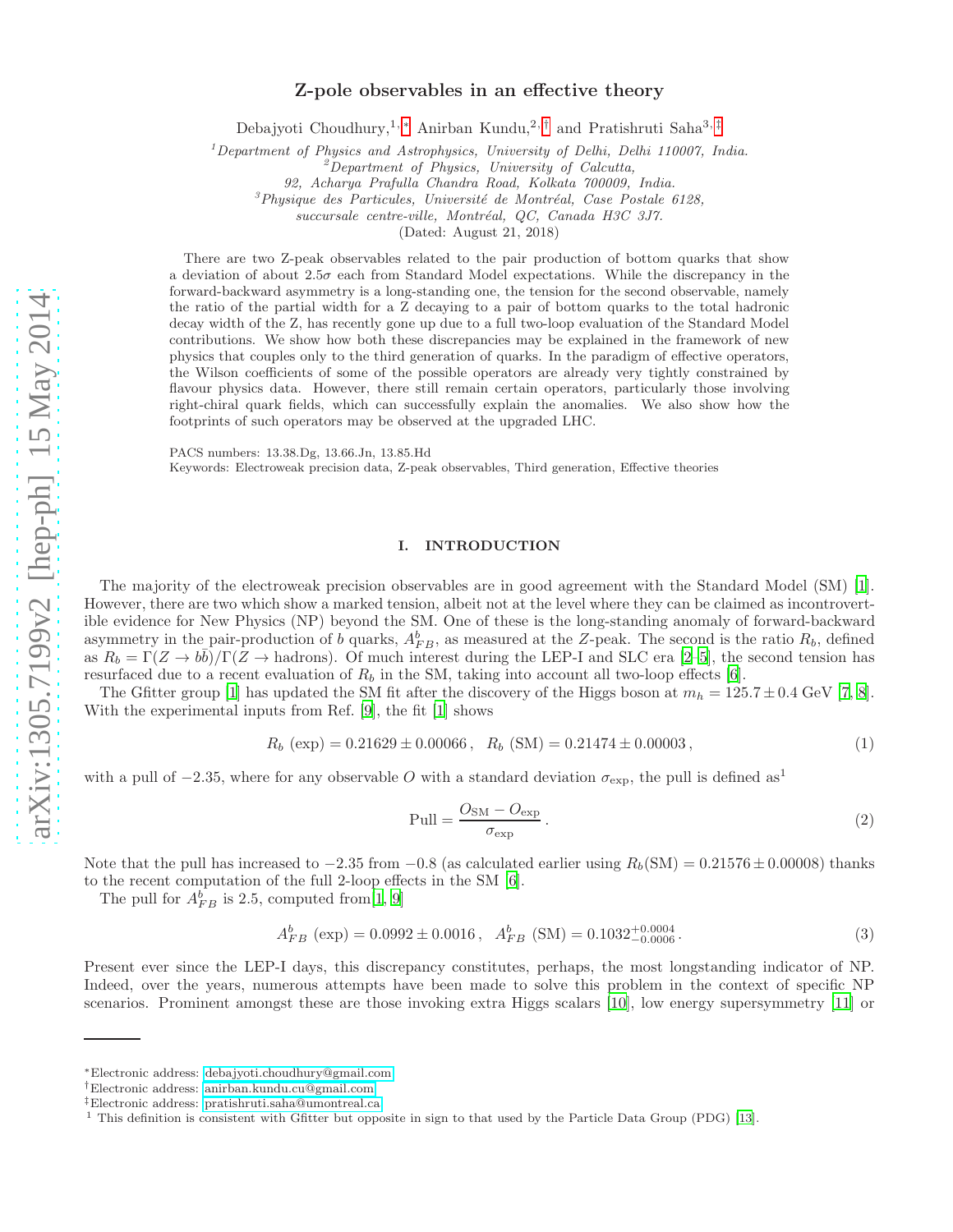just mixing with exotic quarks [\[12\]](#page-10-8). At the same time, the data has a significant constraining power and may be used to rule out certain classes of models particularly in the light of the discovery of the  $126 \text{ GeV}$  scalar<sup>2</sup>.

There is another mild tension in the forward-backward asymmetry of the  $\tau$  measured at the Z-peak. While this has not been updated in Ref. [\[1\]](#page-9-0) using the  $m_h$  data, the value of the asymmetry hardly depends on whether  $m_h$  is given as an input or is treated as a free parameter to be determined from the fit. We therefore quote the PDG result [\[13](#page-10-7)]:

$$
A_{FB}^{\tau} \text{ (exp)} = 0.0188 \pm 0.0017 \,, \quad A_{FB}^{\tau} \text{ (SM)} = 0.01633 \pm 0.00021 \,, \tag{4}
$$

with a pull of  $-1.5$ . However, the branching ratio for  $Z \to \tau^+\tau^-$  is consistent with that of the other leptons, viz.

$$
Br(Z \to \tau^+ \tau^-) = (3.370 \pm 0.008)\%, \quad Br(Z \to e^+ e^-) = (3.363 \pm 0.004)\% \,. \tag{5}
$$

Taking into account the electroweak corrections,  $R_{\tau} \equiv \Gamma(Z \to \text{hadrons})/\Gamma(Z \to \tau^+\tau^-)$  is slightly above the SM predictions, but consistent nevertheless, with a pull of only 0.6:

$$
R_{\tau} \text{ (exp)} = 20.764 \pm 0.045 \,, \quad R_{\tau} \text{ (SM)} = 20.789 \pm 0.011 \,. \tag{6}
$$

The partial width  $\Gamma(Z \to b\bar{b})$  is best analysed by parametrizing the  $Zb\bar{b}$  vertex as

$$
\frac{g}{\cos\theta_W} \bar{b}\gamma^\mu \left[ (g_L^b + \delta g_L^b) P_L + (g_R^b + \delta g_R^b) P_R \right] bZ_\mu \tag{7}
$$

where

$$
g_L^b = T_3^b - \kappa_b Q_b \sin^2 \theta_W, \quad g_R^b = -\kappa_b Q_b \sin^2 \theta_W,
$$
\n
$$
(8)
$$

with  $\kappa_b = 1.0067$ . The deviation of  $\kappa_b$  from unity incorporates the electroweak corrections, whereas  $\delta g_{L,R}^b$  comprise all possible corrections arising from NP sources. On analyzing all the electroweak data<sup>3</sup>, the best fits are obtained [\[15](#page-10-9)] for

<span id="page-1-0"></span>(i) 
$$
\delta g_L^b = 0.001 \pm 0.001
$$
  $\delta g_R^b = 0.016 \pm 0.005$   
(ii)  $\delta g_L^b = 0.001 \pm 0.001$   $\delta g_R^b = -0.170 \pm 0.005$  (9)

where both  $\delta g_L^b$  and  $\delta g_R^b$  have been treated as free parameters. Indeed, the  $\chi^2/d.o.f$  for the two fits are too close to be called apart [\[12](#page-10-8), [15](#page-10-9)]. It is easy to see the origin of these two solutions. Apart from some numerical constants,

$$
\Gamma(Z \to b\bar{b}) \propto \left[ \left( g_L^b \right)^2 + \left( g_R^b \right)^2 \right], \quad A_{FB}^b \propto \frac{\left( g_R^b \right)^2 - \left( g_L^b \right)^2}{\left( g_R^b \right)^2 + \left( g_L^b \right)^2},\tag{10}
$$

with  $g_R^b = 0.077$  and  $g_L^b = -0.423$  within the SM. The partial width  $\Gamma(Z \to b\bar{b})$  can be pushed upward by changes in either or both of  $g_{L,R}^b$ ; however, the upward pull on  $A_{FB}^b$  preferentially chooses a change in  $g_R^b$ . This change must be such that  $|g_R^b + \delta g_R^b|^2$  is marginally higher than  $(g_R^b)^2$ , and so  $\delta g_R^b$  must either be positive and small, or negative and large. It may seem that analogous solutions with large and negative  $\delta g_L^b$  (so that the sign of  $g_L^b$  is reversed without changing its magnitude appreciably) should also be admissible. Indeed, this is true as far as the Z-peak observables are concerned. However, away from the Z-peak, such a switch would essentially reverse the sign<sup>4</sup> of  $A_{FB}(e^+e^- \to b\bar{b})$ and, hence, run afoul of the data [\[12\]](#page-10-8). It is intriguing to note that such considerations do not choose between the two solutions of Eq. [\(9\)](#page-1-0) [\[12](#page-10-8)]. It is obvious, though, that if the shifts  $\delta g_{L,R}^b$  come only from perturbative quantum corrections, then the first solution would be much easier to achieve than the second.

The strongest phenomenological constraints on NP scenarios arise, typically, from flavour physics, especially from processes involving the first two families. This had prompted, over the years, many constructions wherein the coupling of the NP sector to the SM fermions is not flavour democratic, but is preferential to the third generation. Of particular

<sup>&</sup>lt;sup>2</sup> For example, no supersymmetric model, where the lighter chargino is dominantly a wino, is consistent with both  $R_b$  and  $A_{FB}^b$  measurements, if we assume the 126 GeV scalar to be the lightest CP-even neutral Higgs boson [\[14\]](#page-10-10).

<sup>&</sup>lt;sup>3</sup> It should be noted that had we concentrated only on  $\Gamma(Z \to b\bar{b})$  and  $A_{FB}^b$ , to the exclusion of all else, the fit would have been substantially different, with  $\delta g_L^b \sim 0.003$ . This, however, would be illogical for such a simple-minded shift would cause the predictions for several other precision variables (such as  $\Gamma_Z$ ,  $\Gamma_{\text{had}}$  etc.) to deviate from the measurements.

 $4$  Away from the Z-peak, the domimant contribution to  $A_{FB}$  accrues from the interference between the photon and Z-mediated amplitudes.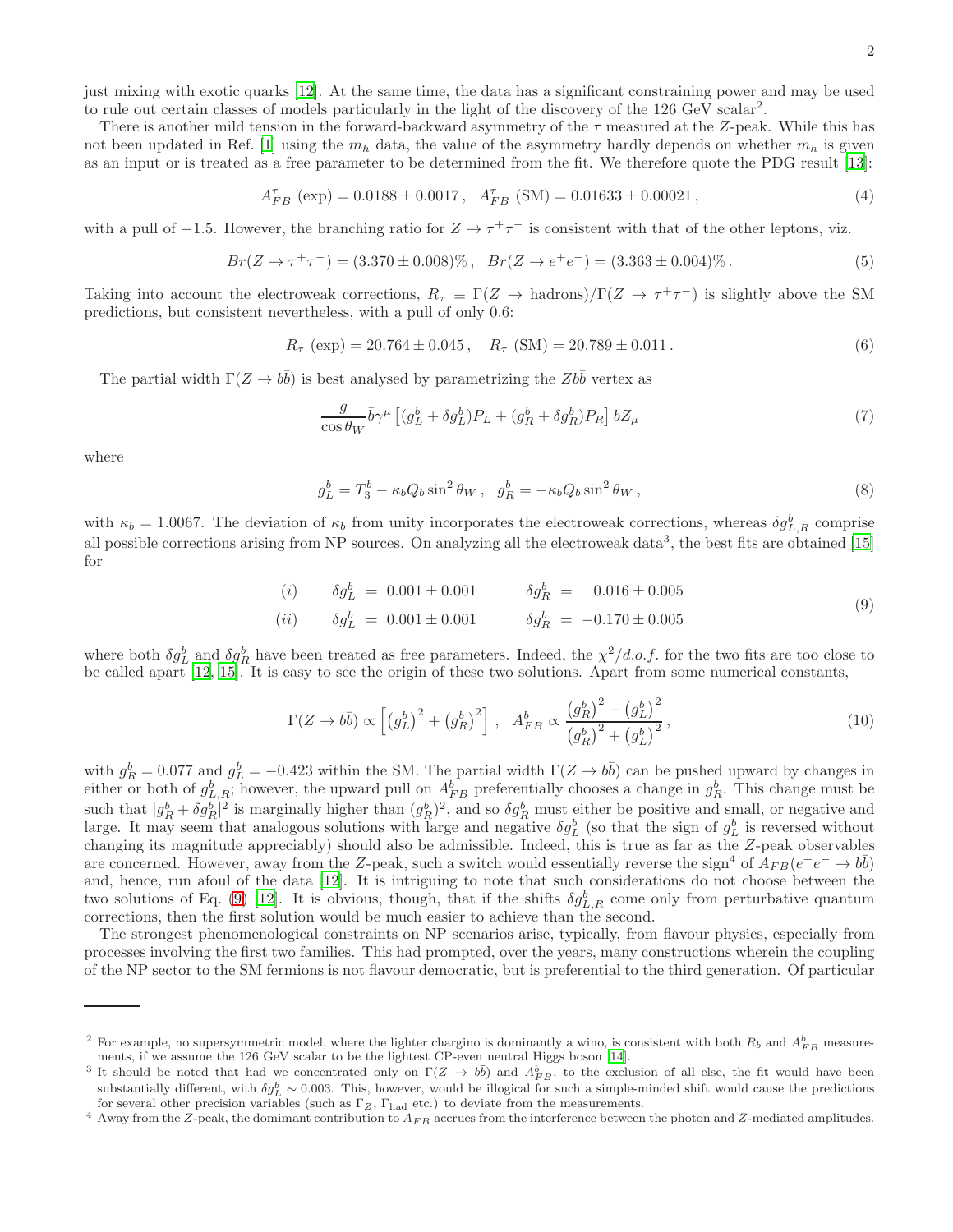interest in this context are scenarios that proclaim the Higgs to be a condensate effecting a dynamic breaking of electroweak symmetry rather than a fundamental scalar [\[16](#page-10-11)], or models with extensions of the gauge group associated with electroweak symmetry [\[17](#page-10-12)]. Other examples of models that envisage a special role for heavy fermions include models with extra space-time dimensions [\[18](#page-10-13)[–20](#page-10-14)], and models where the electroweak symmetry is broken in a nonlinear way [\[21\]](#page-10-15), including the Little Higgs models [\[22\]](#page-10-16). A still different class of possibilities is afforded by the hypotheses where the SM is augmented by colour-triplet or colour-sextet scalars that have Yukawa couplings with the third generation [\[23\]](#page-10-17).

With each such NP scenario being unique in certain respects, it is useful to concentrate on the essential aspects, rather than dwell on the specifics. In particular, if the NP sector is heavy, integrating it out would leave us with new operators in the effective low-energy theory. Moreover, if the NP sector couples preferentially with the third generation, these would primarily be four-fermion operators (and, perhaps, anomalous magnetic moment like operators) involving third generation currents with undetermined Wilson coefficients that have to be matched with the full NP. Ref. [\[24\]](#page-10-18), for example, considered the possibility of such operators explaining certain tensions in the B-physics sector. In this paper, we adopt a similar stance and investigate the implications of such an effective theory for the Z-peak observables, including  $R_b$ ,  $A_{FB}^b$  and  $A_{FB}^{\tau}$  and whether some of these operators could possibly ameliorate the aforementioned discrepancies. While it might seem that, given the large number of operators available, it would always be possible to find a set that "solves" the problem, it turns out that, in reality, only a subset can play the requisite role. Furthermore, a large Wilson coefficient for any such operator would lead to tell-tale signatures at the LHC, thereby offering us falsifiability of the ansatz.

This paper is organized as follows. In Sec. [II,](#page-2-0) we introduce new effective dimension-6 operators involving only the third generation fermions. As our aim is to enhance  $\delta g_R^b$ , we might expect that operators involving right-chiral fields would be more suitable for our purpose, and that indeed turns out to be the case. We also delineate the region allowed by the Z-peak observables in the parameter space of the new operators. In Sec. [III,](#page-5-0) we discuss some of the possible signals at the LHC that should show an unambiguous signature of such new physics. We summarize and conclude in the last Section. Some calculational details are relegated to the Appendix.

## <span id="page-2-0"></span>II. NEW OPERATORS

As we are interested essentially in b-sector observables, we begin by introducing generic four-fermion operators involving the b quark, given by

<span id="page-2-1"></span>
$$
\frac{\xi}{\Lambda^2} \left[ \bar{f} \gamma_\mu (v_f + a_f \gamma_5) f \right] \left[ \bar{b} \gamma^\mu (v_b + a_b \gamma_5) b \right] , \qquad (11)
$$

where  $\xi$  is a dimensionless number which is *a priori* undetermined and can only be fixed with a knowledge of the full theory. Λ is the scale up to which the effective theory is valid, and is essentially the scale of NP. The identity of f is undetermined at this point. It is obvious, though, that low energy constraints on such an operator are the least severe if f is a third generation fermion. For example, if  $m_f < m_b$ , we would need  $\xi/\Lambda^2 \ll \alpha/M_T^2$  so as not to run afoul of  $\Upsilon(nS)$  decays. The SM decay is an electromagnetic one, and the width is given by [\[25\]](#page-10-19)

$$
\Gamma_{\Upsilon(1S) \to \ell \ell} = 4 \, \alpha^2 \, Q_b^2 \, M_\Upsilon^{-2} \, |R(0)|^2 \, (1+2x) \, \sqrt{1-4x} \, ,
$$

where  $x = M_{\ell}^2/M_{\Upsilon}^2$  and  $R(0)$  is the radial part of the non-relativistic wave function at the origin. It might be argued that such a decay has non-trivial dependences on quantities (such as  $R(0)$ ) that can only be calculated in a non-perturbative framework and, thus, the results are model-dependent. It is easy to see, though, that apart from the comparable numerical factors, the new physics rate is suppressed by  $\xi/\Lambda^2$  compared to  $\alpha/M_\Upsilon^2$ , and so the bound quoted here is a very conservative one. The terms in Eq. [\(11\)](#page-2-1) do not exhaust the list of relevant Lorentz invariant neutral current four-fermion operators. Scalar (pseudoscalar) and tensor (pseudotensor) structures are also admissible possibilities; however, as would be obvious immediately, the contributions of such operators to the effective  $Zb\bar{b}$  vertex are chirality suppressed<sup>5</sup>

The operator of Eq. [\(11\)](#page-2-1) gives rise to one-loop correction to the  $Z \to b\bar{b}$  vertex (see Fig. [1\)](#page-3-0). Formally, this amplitude is quadratically divergent and can be evaluated using a gauge invariant prescription such as dimensional regularization.

<sup>&</sup>lt;sup>5</sup> It might be argued that the contribution of such a (pseudo-)scalar term to  $\Gamma(\Upsilon(1S) \to \ell^+ \ell^-)$  would be chirality true, thereby allowing the corresponding Wilson coefficient to be large. On the other hand, this would be severely constrained by the non-observation of the  $\chi_{b0} \to \ell^+ \ell^-$  decay.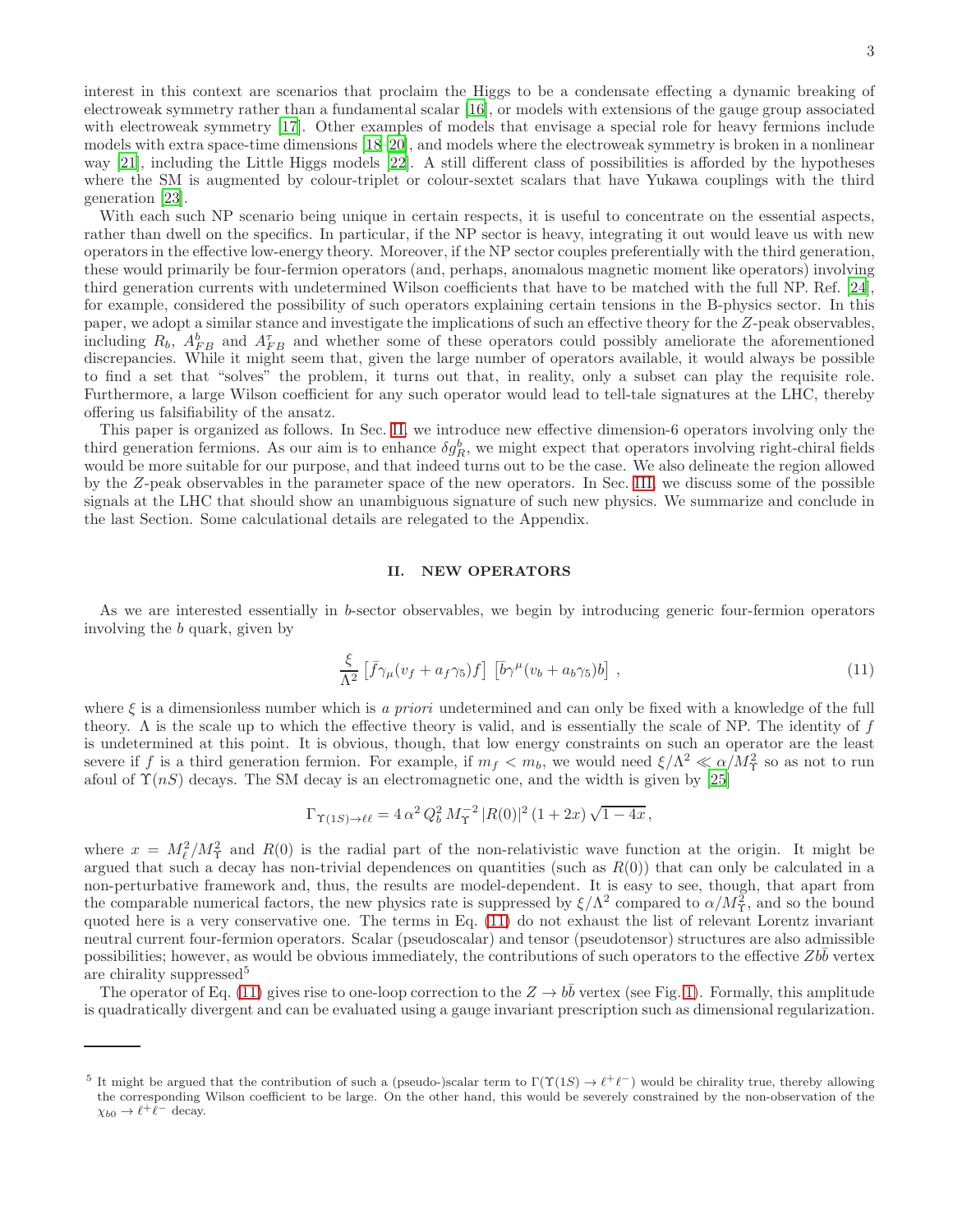While the infinite correction is cancelled by introducing appropriate counterterms<sup>6</sup>, the finite part of the correction to the  $Zb\bar{b}$  vertex is given by

<span id="page-3-1"></span>
$$
\delta g_L^b = \left(\frac{v_b - a_b}{2}\right) \frac{N_C \xi}{4 \pi^2 \Lambda^2} \mathcal{J} \qquad ; \qquad \delta g_R^b = \left(\frac{v_b + a_b}{2}\right) \frac{N_C \xi}{4 \pi^2 \Lambda^2} \mathcal{J}, \tag{12}
$$

where  $N_C = 3(1)$  if f is a quark (lepton) and  $\mathcal{J} \equiv \mathcal{J}(v_f, a_f, m_f, M_Z)$ , the expression for which can be found in the Appendix. It should be appreciated that, had we attempted instead to calculate the effective  $b\bar{b}\gamma$  vertex, the very form of the corresponding  $J$  would have ensured that the charge radius does not receive any correction. This, of course, is a consequence of gauge invariance and has been ensured by our use of dimensional regularization rather than a naive momentum cutoff<sup>7</sup>. If the scale  $\Lambda$  of new physics is to be substantially larger than the electroweak symmmetry breaking scale (as the absence of any new resonances at the LHC seems to suggest), the four-fermion operators need to respect the full  $SU(2)_L \otimes U(1)_Y$  symmetry. This is a further restriction on the generic operators of Eq. [\(11\)](#page-2-1). As we need  $\delta g_R^b \gg \delta g_L^b$ , it stands to reason that the said operator should involve the  $b_R$  field rather than  $b_L$ . One of the simplest such operators is given by

<span id="page-3-2"></span>
$$
\mathcal{O}_{RR}^t = \frac{\xi}{\Lambda^2} (\bar{t}_R \gamma_\mu t_R)(\bar{b}_R \gamma^\mu b_R). \tag{13}
$$

*i.e.* with the choice  $v_b = a_b = v_t = a_t = \frac{1}{2}$ .

<span id="page-3-0"></span>

In the above, we have deliberately neglected the possibility of quark mixing. Since these operators were presumably generated well above the electroweak scale, it is likely that they were generated in the weak basis instead. If the starting point be indeed so, after the symmetry breaking, the operators need to be re-expressed in terms of mass eigenstates through a CKM-type rotation [\[24\]](#page-10-18). This would, then, generate a plethora of new operators. The corresponding Wilson coefficients would be constrained by several B-physics observables such as the mass differences  $\Delta M_d$  and  $\Delta M_s$ , and the CP violating phases  $\beta$  and  $\beta_s$ . We apply the principle of Occam's razor and refrain from considering the entire range of such new operators, restricting ourselves to considering the operator  $\mathcal{O}_{RR}^t$  only. Note that, apart from the phenomenological advantages, an operator such as  $\mathcal{O}_{RR}^t$  is typically less suppressed than others<sup>8</sup> in scenarios wherein the electroweak symmetry is broken in a nonlinear fashion [\[21](#page-10-15)].

Eq. [\(12\)](#page-3-1) immediately gives  $\delta g_L = 0$  and  $\delta g_R \neq 0$ . The region in the  $\xi - \Lambda$  plane that generates the required  $\delta g_R$  (as in Eq. [\(9\)](#page-1-0)) is shown in Fig. [2.](#page-4-0) Requiring that the coupling  $\xi$  be perturbative, at least at the TeV scale, means that only the  $\delta g_R > 0$  solution proposed by Ref. [\[15](#page-10-9)] is realised <sup>9</sup>. There is a caveat, though. The analysis of Ref. [15] was performed treating both  $\delta g_R^b$  and  $\delta g_L^b$  as free parameters, whereas invoking  $\mathcal{O}_{RR}^t$  necessarily implies that  $\delta g_L^b = 0$ . In a strict sense, the fit would be different in the two cases. However, quantitatively, the  $1\sigma$  (or  $2\sigma$ ) allowed regions in the two cases are not too different. Indeed, the required  $\delta g_L^b$  can be generated by positing, in addition, a  $\mathcal{O}_{LL}^t$  with a



 $6$  Although this might seem strange given the higher-dimensional nature of the interaction term, note that the calculation fully conforms to the spirit of effective field theories.

<sup>7</sup> Note that a naive application of a cutoff regularization would have given rise to leading corrections being independent of Λ rather than being suppressed as  $(m^2/\Lambda^2) \ln(m^2/\Lambda^2)$ , with the consequence that a smaller  $\xi$  would be required. Although such a dependence of the corrections would have been expected in a scalar theory, it is clearly not gauge invariant and, hence, inapplicable in the current context.

<sup>8</sup> Here we discount possible four-top operators as they are not germane to the issue at hand.

<sup>&</sup>lt;sup>9</sup> One might set the perturbative limit at  $\xi \sim \mathcal{O}(10)$ , coming from the condition  $\xi^2/16\pi^2 < 1$  for higher-order processes in the full theory. This is satisfied for  $\Lambda \sim \mathcal{O}(1 \text{ TeV})$ , only for the  $\delta g_R > 0$  solution and not the other one.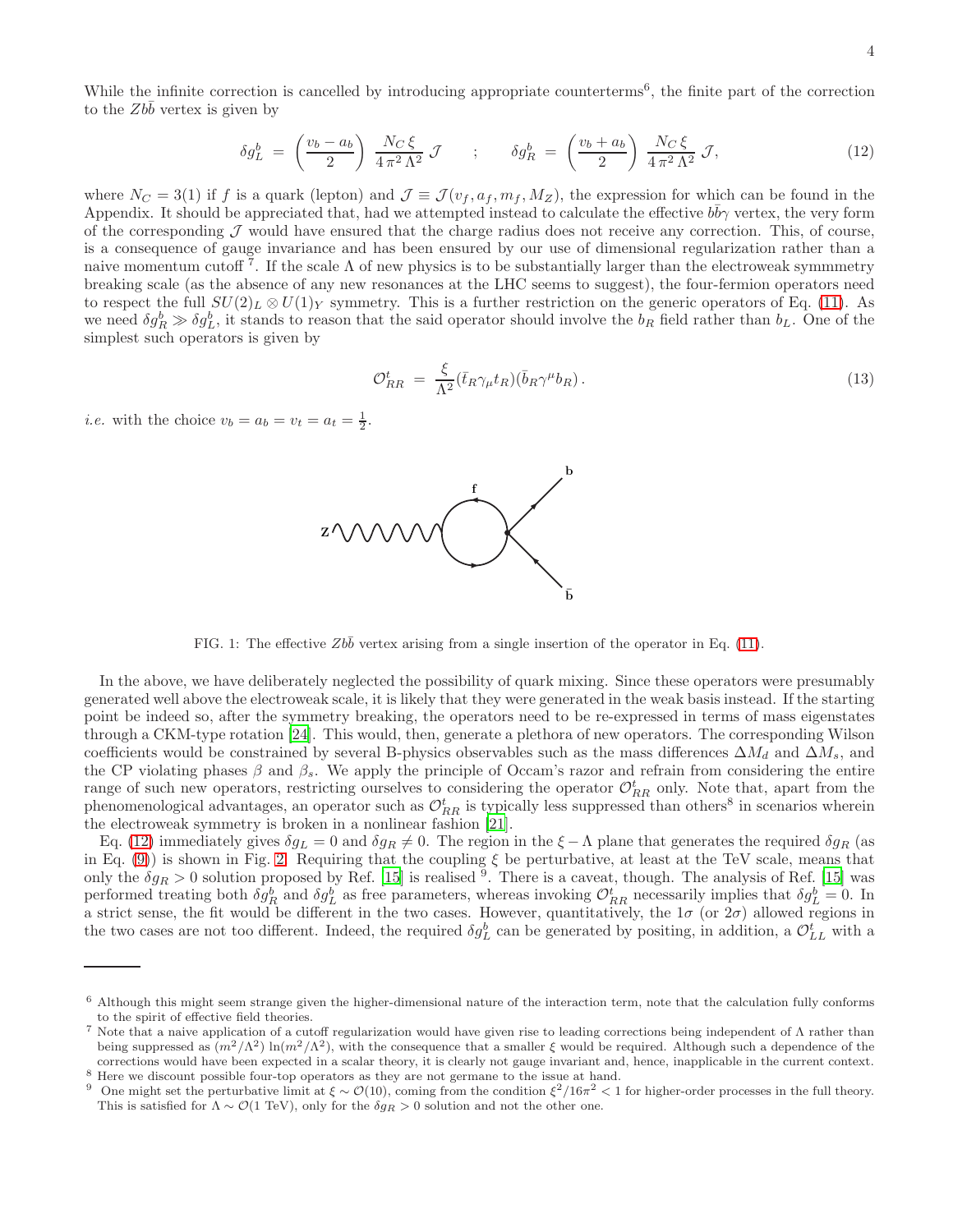

<span id="page-4-0"></span>FIG. 2: The allowed region in the  $\xi$ - $\Lambda$  plane that is consistent with the observed values of  $R_b$  and  $A_{FB}^b$ .

Wilson coefficient much smaller than ξ. This, though, would be tantamount to invoking two new operators to explain two discrepancies, and, hence, we desist from exploring this alternative any further.

It is obvious that the operator in Eq. [\(13\)](#page-3-2) also modifies the  $Zt\bar{t}$  coupling, with the b now in the loop. However probing this effect presents a bigger challenge. Even at an  $e^+e^-$  collider,  $t\bar{t}$  production is dominated by the photon mediated amplitude with  $e^+e^- \to Z^* \to t\bar{t}$  making a small contribution. Hence one needs to consider more complex processes. We shall return to this discussion in the next section.

### A. Other operator choices

As discussed in Sec. [I,](#page-0-3) apart from the b-sector, some minor discrepancies also exist in the τ-sector in the LEP data. One may, therefore, contemplate the introduction of an operator  $O_{RR}^{\tau}$  involving  $\tau$ s and bs analogous to  $O_{RR}^t$  above, in the hope that the two sets of dispcrepancies could perhaps be simultaneously explained. However, note that for  $O_{RR}^{\tau}$ ,  $N_C = 1$  for  $\delta g_L^b$  and  $\delta g_R^b$ , but for the corresponding corrections to  $g_L^{\tau}$  and  $g_R^{\tau}$ ,  $N_C = 3$ . Thus, in general, the corrections to the  $Z\tau^+\tau^-$  couplings will be larger than those to  $Zb\bar{b}$  couplings<sup>10</sup>. On the other hand, the disagreements between data and SM predictions are smaller in the case of the  $\tau$  observables. Hence, with  $O_{RR}^{\tau}$  alone, it is not possible to simultaeously generate the requisite corrections to all of  $g_L^b$ ,  $g_R^b$ ,  $g_L^{\tau}$  and  $g_R^{\tau}$ . If one were to additionally consider  $O_{RL}^{\tau}$ ,  $O_{LR}^{\tau}$  and  $O_{LL}^{\tau}$  as well, it is indeed possible to arrange a conspiracy between the coefficients of the various operators such that the observed values of the all couplings are obtained simultaneously. An easier path to such an explanation is offered by invoking a (set of)  $\bar{\tau}\tau\bar{t}t$  operators alongwith  $O_{RR}^t$ . This has the advantage of not upsetting any other low-energy observable to a significant degree. On the other hand, it is a construction that is barely testable in current experiments.

A much more intriguing possibility is offered where  $f$  (in Eq. [\(11\)](#page-2-1)) is an exotic fermion. Clearly, few constraints apply to such operators, and it is much easier to arrange for the requisite shifts in  $g_{L,R}^b$  as long as f itself does couple to the Z. This is eminently possible, as for example in supersymmetric or extra-dimensional extensions of the SM. While many different choices for  $f$  are possible (as long as it is heavy enough not to have been found at the Tevatron or the LHC), a particularly interesting choice is that of f being the dark matter (DM) candidate itself. The tantalizing indications, over the years, for the existence of a DM particle (whether it be from cosmological data fitting, indirect evidence from satellite-based observations or direct earth-bound experiments), in the absence of actual discovery, has led to much speculation about its nature. It has been realized of late that, quite apart from dedicated DM search experiments, collider experiments can provide substantial information about the DM sector. Indeed, given the complete absence of any information, even dedicated DM searches only parametrize its interactions with matter through effective operators as in Eq. [\(11\)](#page-2-1). The very same operators would also lead to DM pair production (in association with visible objects) at colliders. Thus, an excess in such channels (with the DM pair providing missing momentum) over the SM expectations would constitute a signal while a lack thereof would constrain the said

<sup>&</sup>lt;sup>10</sup> Although the correction term also carries a dependence on the mass of the fermion in the loop, the difference between  $m_{\tau}$  and  $m_b$  is small and cannot entirely offset the difference due to the colour factor.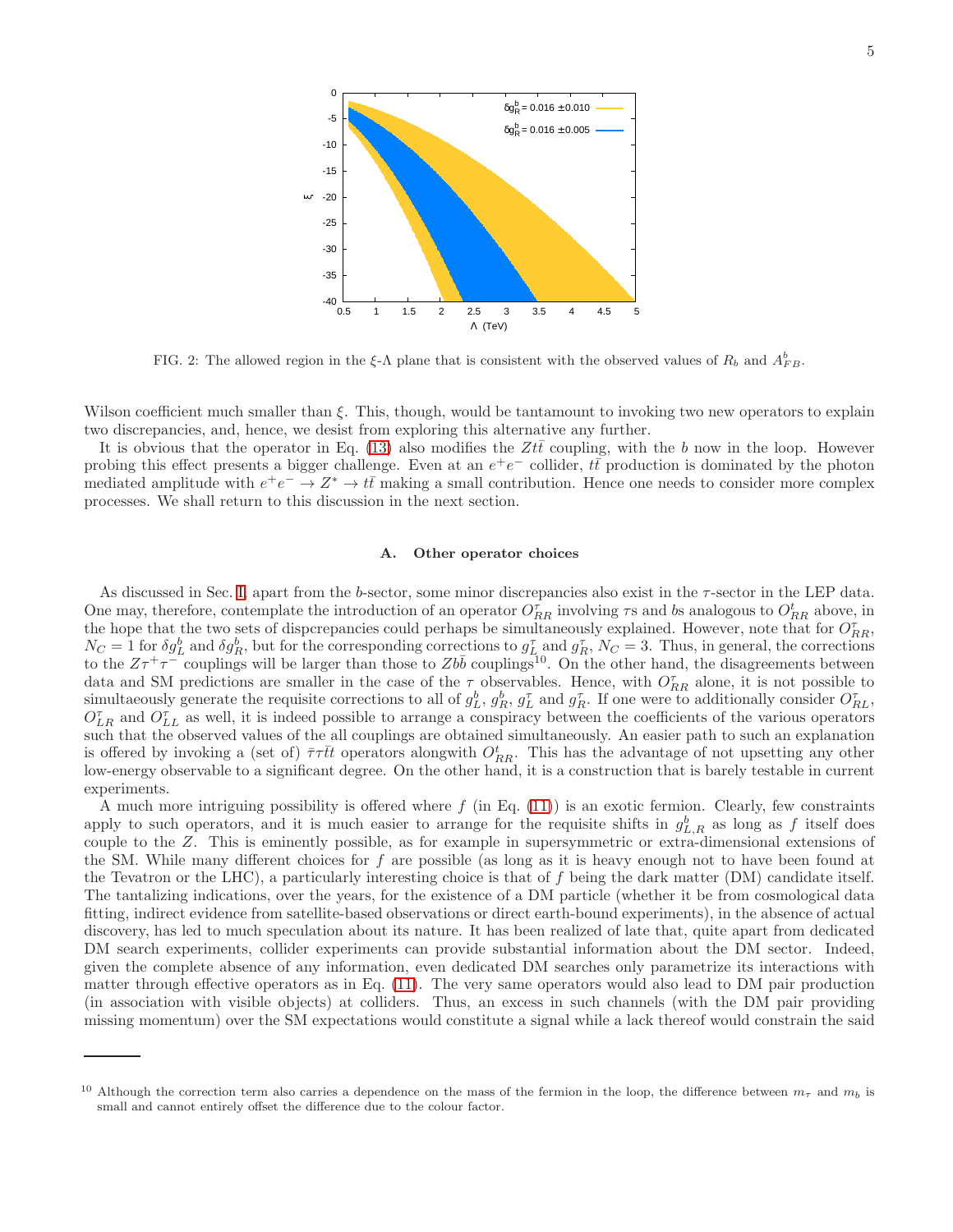interactions [\[26](#page-10-20)[–29\]](#page-10-21).

The situation becomes particularly interesting if the DM particle couples to the SM sector preferentially through the third generation fermions [\[30](#page-10-22)[–33\]](#page-10-23). Direct detection experiments would be rendered rather ineffectual. Even satellitebased indirect detection experiments would have reduced sensitivity. Although collider experiments too would suffer, the suppression in the cross-section is not that extreme. Aided by the possibility of tagging heavy flavours, LHC experiments would have the highest sensitivity (amongst all currently operating ones) to such operators [\[32\]](#page-10-24). Given this, it is worthwhile to consider this possibility as well. The formalism being identical to that we have delineated above, the results would only depend on the choices<sup>11</sup> for the DM couplings to the b-current as well as to the  $Z$ . And finally, while scalar DM is also a possibility, and may couple to both the  $Z$  as well as to a b-current, the corresponding corrections to the effective  $Zbb$  vertex would have a Lorentz structure that does not readily translate to a discernible shift in  $A_{FB}^b$ .

# <span id="page-5-0"></span>III.  $O_{RR}^t$  AT THE LHC

In the last section, we saw that the low energy constraints on the operator  $O_{RR}^t$  (or analogous ones) are not strong enough to call into question a possible role for it in the explanation of the anomaly in the  $Zb\bar{b}$  vertex. Thus, the only theatre for studying such an operator is provided by colliders. Although  $O_{RR}^{t}$  also engenders changes in the  $Zt\bar{t}$ vertex analogous to those wrought for the  $Zb\bar{b}$  one, such a change is of little relevance either at the LHC, or even at a linear collider<sup>12</sup>. And as we have already argued, loops induced by such operators do not generate any corrections to the electric or colour charge radii of the fermions. Although anomalous (chromo-)magnetic moments are indeed generated, once again, these are of little immediate concern as the change in,  $gg \to tt$  is hardly discernible.



<span id="page-5-1"></span>FIG. 3: The  $m_{tt}$  distribution of the cross section for  $pp \to t\bar{t}$  at  $\sqrt{s} = 13$  TeV, in the presence of an anomalous  $b\bar{b} \to t\bar{t}$ contribution driven by  $O_{RR}^t$ . Included is only the LO cross section computed with the CTEQ6L distributions.

There, though, is a tree level subprocess that could receive a large contribution from  $O_{RR}^t$ , namely  $b\bar{b} \to t\bar{t}$ . Despite the smallness of the b-flux within the proton, the additional contribution to the cross-section, at  $\sqrt{s} = 13$  TeV, can be as large as ~ 10% for values of  $\xi/\Lambda^2$  required to reproduce the correct  $\delta g_R^b$  (see Fig[.3\)](#page-5-1). While this might seem very promising in view of the accuracy in the  $t\bar{t}$  cross-section measurement (especially in the dilepton channel), note that the theoretical errors due to higher-order corrections and PDF ambiguities are much larger. The last mentioned is of particular relevance here as the b-flux is relatively poorly known. One might attempt to exploit the fact that owing to the higher-dimensional nature of the interaction term, the corresponding amplitude grows with energy. While this is certainly true at the subprocess level, the growth of the anomalous cross-section is muted owing to the rapid fall of the b-flux with Bjorken-x. Moreover, reconstruction of  $m_{tt}$  is less efficient in the dilepton channel, whereas the use of the hadronic channels typically lead to larger experimental uncertainties. Given this situation, we desist from further consideration of this channel.

 $11$  It must be remembered though that if the DM is a Majorana fermion, it may not have a vector-like coupling to the  $Z$ , whereas an axial coupling is allowed.

<sup>&</sup>lt;sup>12</sup> Even the best sensitivity, provided by a high-luminosity  $t\bar{t}$  threshold scan at the linear collider is not adequate to probe the required values of  $\xi$ .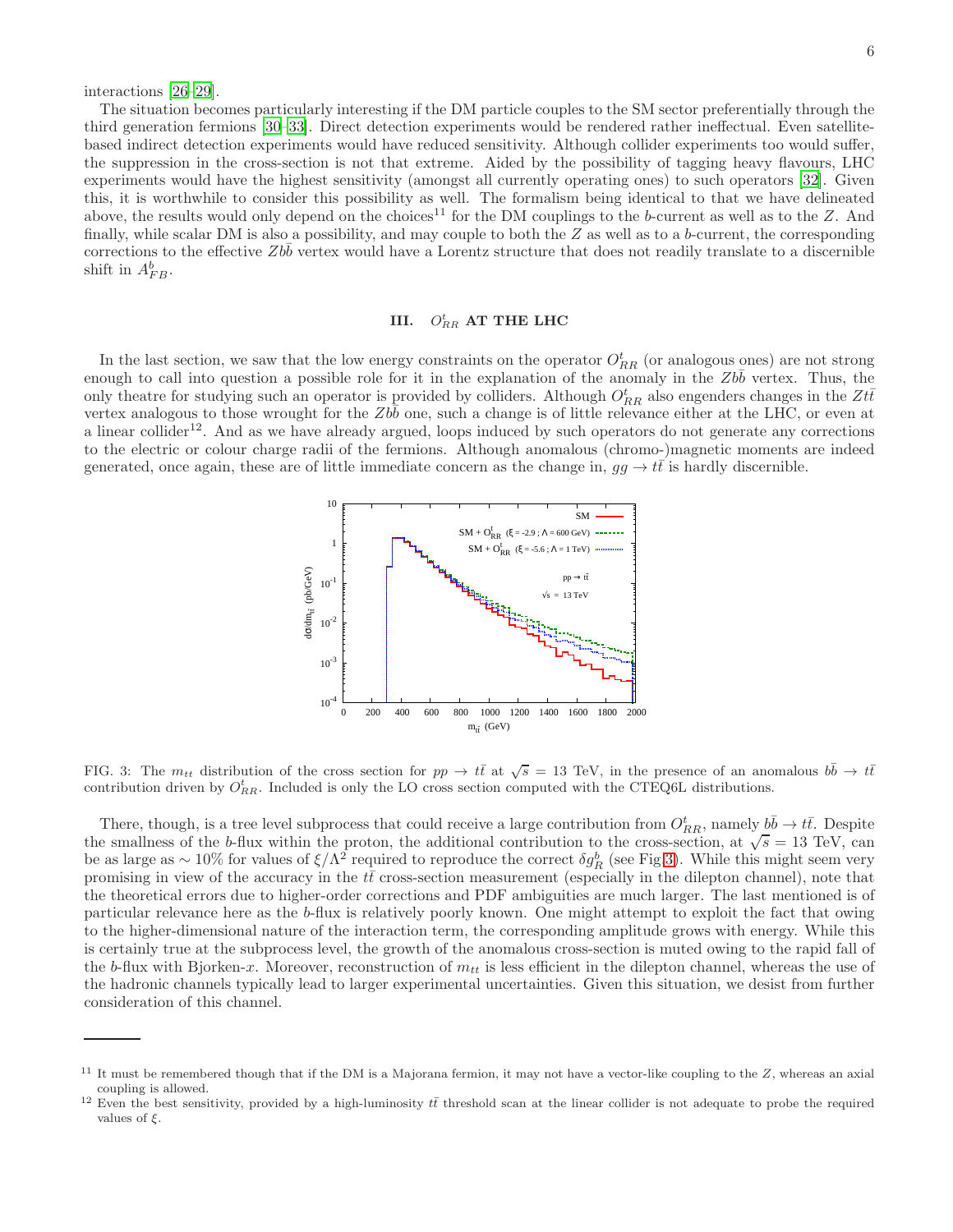Instead, we consider the process  $pp \to t\bar{t}b\bar{b}$ . As such, this final state is of interest as an SM background for analyses concerning Higgs production in association with a top-pair where the Higgs then decays into a bottom pair. With the introduction of  $O_{RR}^t$ , several new diagrams come into play. Rather than listing all of them, we illustrate some representative topological classes in Fig. [4.](#page-6-0) At the LHC, the gluon-initiated contribution is, understandably, the dominant one. At first, it might seem that, owing to a different colour structure, the  $O_{RR}^t$  diagrams cannot interfere with the pure QCD ones. This argument, though, holds only for those pairs of diagrams wherein the  $O_{RR}^{t}$  vertex is replaced by a gluon propagator, and not in general. Similarly, the new diagrams do interfere with the majority of the mixed QCD-electroweak diagrams in the SM. We incorporate all such potential contributions (including the subdominant ones) and calculate the cross section through a simple modification of the CalcHEP [\[34\]](#page-10-25) software.



<span id="page-6-0"></span>FIG. 4: Some of the new Feynman diagrams that come into play when  $O_{RR}^{t}$  is introduced.

For a quantitative assessment, one must impose a minimal set of acceptance cuts on the final state particles. To this end, we require that the transverse momentum and the rapidity of the two primary  $b$ -jets (i.e., the  $b$ -jets emanating from the primary hard process, rather than the decays of the top) satisfy

<span id="page-6-1"></span>
$$
p_T(b) > 50 \,\text{GeV}, \qquad |\eta(b)| < 2.5 \,. \tag{14}
$$

To veto Z- and Higgs-events (for example, as occasioned from  $t\bar{t}Z$  or  $t\bar{t}h$  production), we impose, in addition,

<span id="page-6-2"></span>
$$
M(b,\bar{b}) \not\in [75,135] \text{ GeV}. \tag{15}
$$

For a pp collider operating at a centre-of-mass energy of 13 TeV, the SM prediction for the cross-section for this process as calculated using CalcHEP [\[34\]](#page-10-25) is  $\sim 60$  fb. This could be enhanced by as much as an order of magnitude for  $(\Lambda, \xi)$  values consistent with the  $Z \to b\bar{b}$  measurements (see Fig. [2\)](#page-4-0). Owing to the higher-dimensional nature of the coupling, the excess would, typically, be concentrated in phase space regions corresponding to large momentum transfers. In Fig. [5](#page-7-0) and Fig. [6,](#page-7-1) we show some such kinematic distributions. We find that rather than require individual particles to be harder or more central, as in Eq.[\(14\)](#page-6-1), it is more profitable to impose stronger cuts on variables such as those appearing in Fig. [5](#page-7-0) and Fig. [6.](#page-7-1) Apart from the simplistic observables considererd here, in the actual experimental set-up, the use of more advanced analysis techniques will offer additional means for extraction of signal from the background [\[35](#page-11-0)].

Note that the QCD cross-section for the production of a  $t\bar{t}$  pair alongwith two well separated and hard jets is much larger than the  $\sigma(t\bar{t}b\bar{b})$  that is quoted here. Thus, b-tagging is of prime importance. The corresponding efficiency has a strong dependence on  $p<sub>T</sub>(b)$ , and thus, requiring it to be very large would lead to a drastic reduction in signal sizes. On the other hand, the typical values of  $p_T(t/t)$  are not so large as to warrant worries pertaining to the identification of highly boosted tops. Thus, stiffening the cuts on the top momenta would seem to be called for. Reconstructing a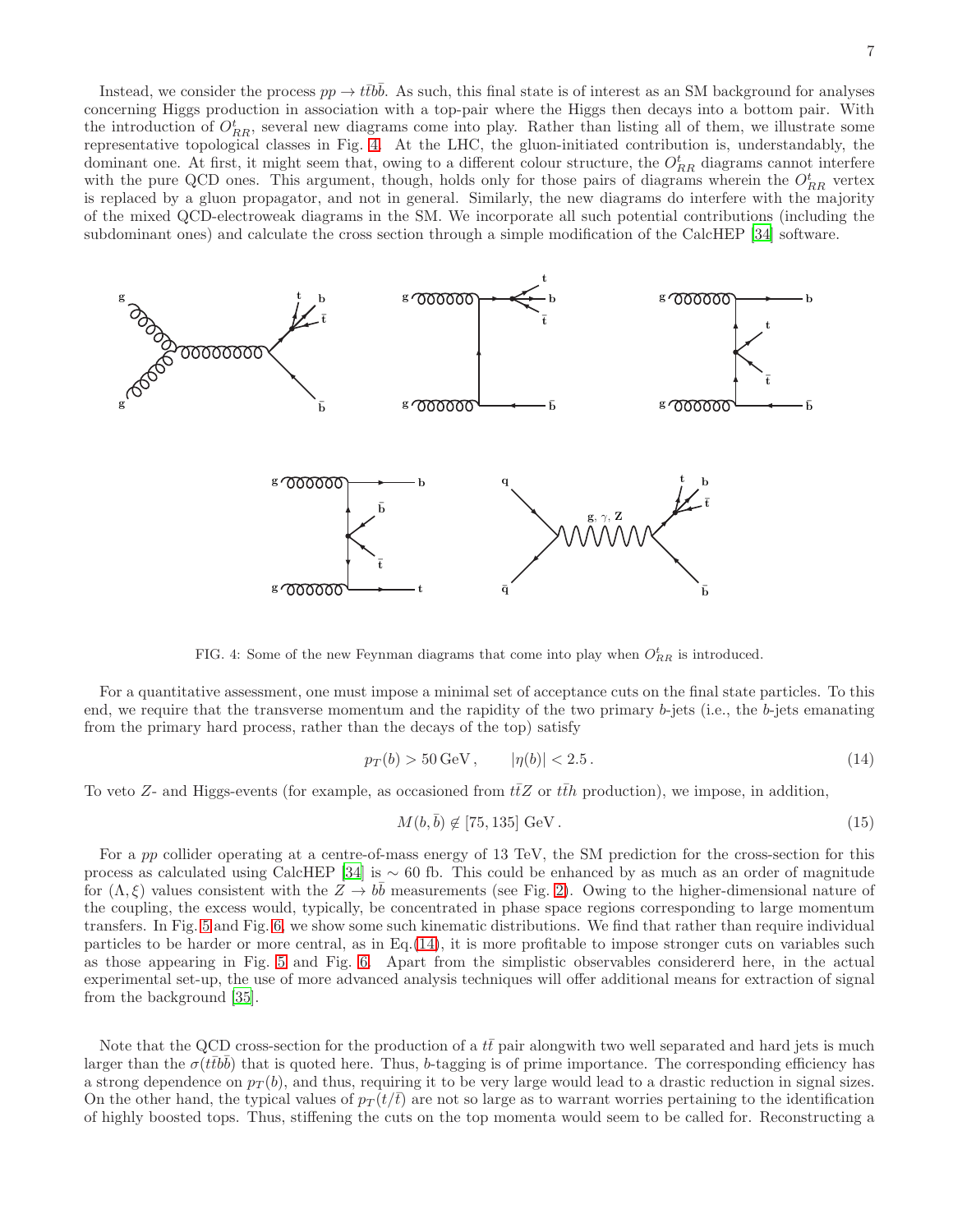

FIG. 5:  $pp \to b\bar{b}t\bar{t}$  at  $\sqrt{s} = 8$  TeV. Left panel : Invariant mass of the  $b\bar{b}$  system. Right panel : Transverse momentum of the top.

<span id="page-7-0"></span>

<span id="page-7-1"></span>FIG. 6:  $pp \to b\bar{b}t\bar{t}$  at  $\sqrt{s} = 13$  TeV. Left panel : Invariant mass of the  $b\bar{b}t\bar{t}$  system. Right panel : Transverse momentum of the  $t\bar{t}$  system.

top, however, is associated with certain limitations. With the additional bottom pair introducing further combinatoric ambiguities, the errors would be amplified to an extent. Note, though, that owing to its four-fermi nature, the signal events would tend to concentrate at higher values of  $M(b, b)$  where the b-jets emanate from the hard process. Thus, requiring that for at least one pairing,  $M(b, \bar{b})$  is much larger than the cut of Eq. [\(15\)](#page-6-2) stipulates, would enhance the signal to noise ratio [\[32](#page-10-24), [36](#page-11-1)]. Indeed, given that the NP cross-sections are significantly large, the nominal luminosity expected for the 13 TeV run of the LHC would be enough for a discovery even after accounting for the branching fractions, b-tagging efficiencies, combinatoric ambiguities as well as detector acceptance and efficiencies for a Λ near 3 TeV. This contention is supported by the detailed simulation of Ref.[\[32\]](#page-10-24), where production of Dark Matter particles in association with a top pair has been considered. Although the final state is different  $(t\bar{t} + \mathbb{F}_T)$ , the analysis is similar; the absence of the missing transverse momentum is amply compensated for by the two hard b-jets. Were one to admit smaller values of  $\Lambda \sim 1$  TeV, large deviations from the SM would be expected even in the 8 TeV LHC data (see Fig[.5\)](#page-7-0). This mode, thus, is potentially the best bet for a direct confirmation of such an ansatz as presented here.

We refrain, though, from using this study to extract information on  $\xi/\Lambda$ . For one, we have not taken into account the complexities of event reconstruction for this final state in the LHC environment. Furthermore, the theoretical predictions are only the leading order ones. Nonetheless, it is suggestive of a method that could be used to further investigate a LEP/SLD anomaly at the LHC, where a direct repetition of the measurement is not possible.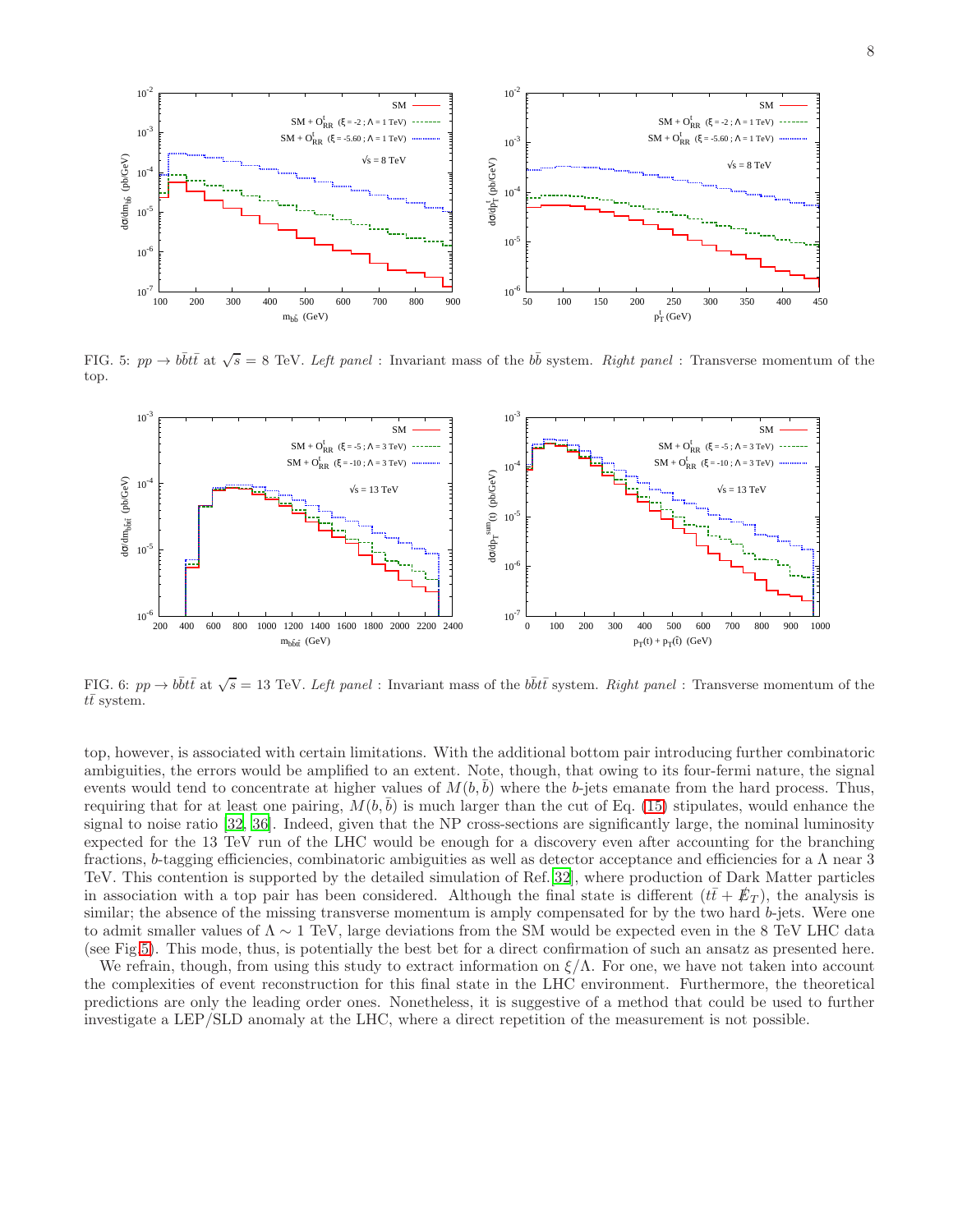### IV. CONCLUSION

We have tried to gain some insight into the possible structure of NP at the TeV scale that might successfully address the mismatch between measurements and theoretical predictions of  $R_b$  and  $A_{FB}^b$ . We have used a bottom-up approach, not being confined to any specific model, with the sole assumption being that the NP couples only to the third generation fermions. While there can be several such operators with different fermion fields and Lorentz structures, electroweak precision data and B physics observables already put severe constraints on the Wilson coefficients of most of these operators. The quest for an operator that can resolve the anomalies while being relatively unconstrained has motivated us to work with one involving right-chiral top and bottom quark fields. At the same time, other choices are also possible, *e.g.* one with b quarks and dark matter particles that couple to the Z.

The four-fermion operators arise from a more fundamental theory at the higher scale. We perform our analysis in the spirit of an effective theory, with a high cut-off at the TeV scale (possibly indicative of the NP masses). The shifts in the Zbb couplings are caused by the parameters of the full theory, and we can only make the leading-order estimate of these in the effective theory. It turns out that there is a significant region in the parameter space that is consistent with the  $R_b$  and  $A_{FB}^b$  data, without being in contradiction with other observables.

Finally, we look for the possible signals of this operator at the LHC. Altough  $b\bar{b} \to t\bar{t}$  is the lowest order process that features the new coupling, given the experimental as well as theoretical uncertainities, the sensitivity is likely to be low. On the other hand,  $pp \to ttbb$  is far amenable to this task. We find that several observables would show a clear deviation from the SM, thus opening up clear channels to investigate such interactions. The results will be eagerly anticipated.

*Note added:* Recently Freitas and Huang [\[37\]](#page-11-2) have revised their two-loop calculation of  $R_b$  and  $\sin^2 \theta_{\text{eff}}^{b\bar{b}}$ . As a result the discrepancy between the SM expectations and the experimental value has again come down to 1.2σ. If it stands, this result would serve to restrict the parameter space for the higher-dimensional effective operators. However, even the remaining part of the parameter space would still be of great interest in the context of the LHC as well as the paradigm of non-linear realization of the electroweak symmetry. Moreover, if the anomaly in  $R_b$  indeed disappears after the inclusion of two-loop effects, then it leaves the heavy quark sector in a rather intriguing position. It appears now that, for third-generation quarks, production cross-sections agree with SM predictions but  $A_{FB}$  measurements do not. This throws up interesting possibilities and is sure to spur futher activity in this area in the near future.

#### Appendix A: Analytic Expressions

We parametrize the  $Zb\bar{b}$  vertex within the Standard Model by

$$
\frac{ig}{2\cos\theta_W} \bar{b}\,\gamma^\mu(v_Z^b + a_Z^b \gamma_5) b\,. \tag{A1}
$$

The one-loop correction to this vertex on account of the interaction of eqn.[\(11\)](#page-2-1) is given by the diagram of Fig[.7.](#page-8-0) The



<span id="page-8-0"></span>FIG. 7: One loop correction to the  $Zb\bar{b}$  vertex owing to NP interactions.

expression for the corresponding correction is given by

$$
\frac{gN_C\xi}{2\cos\theta_W\Lambda^2}[\bar{b}\gamma_\alpha(v_b + a_b\gamma_5) b] \cdot \Gamma^{\mu\alpha} \tag{A2}
$$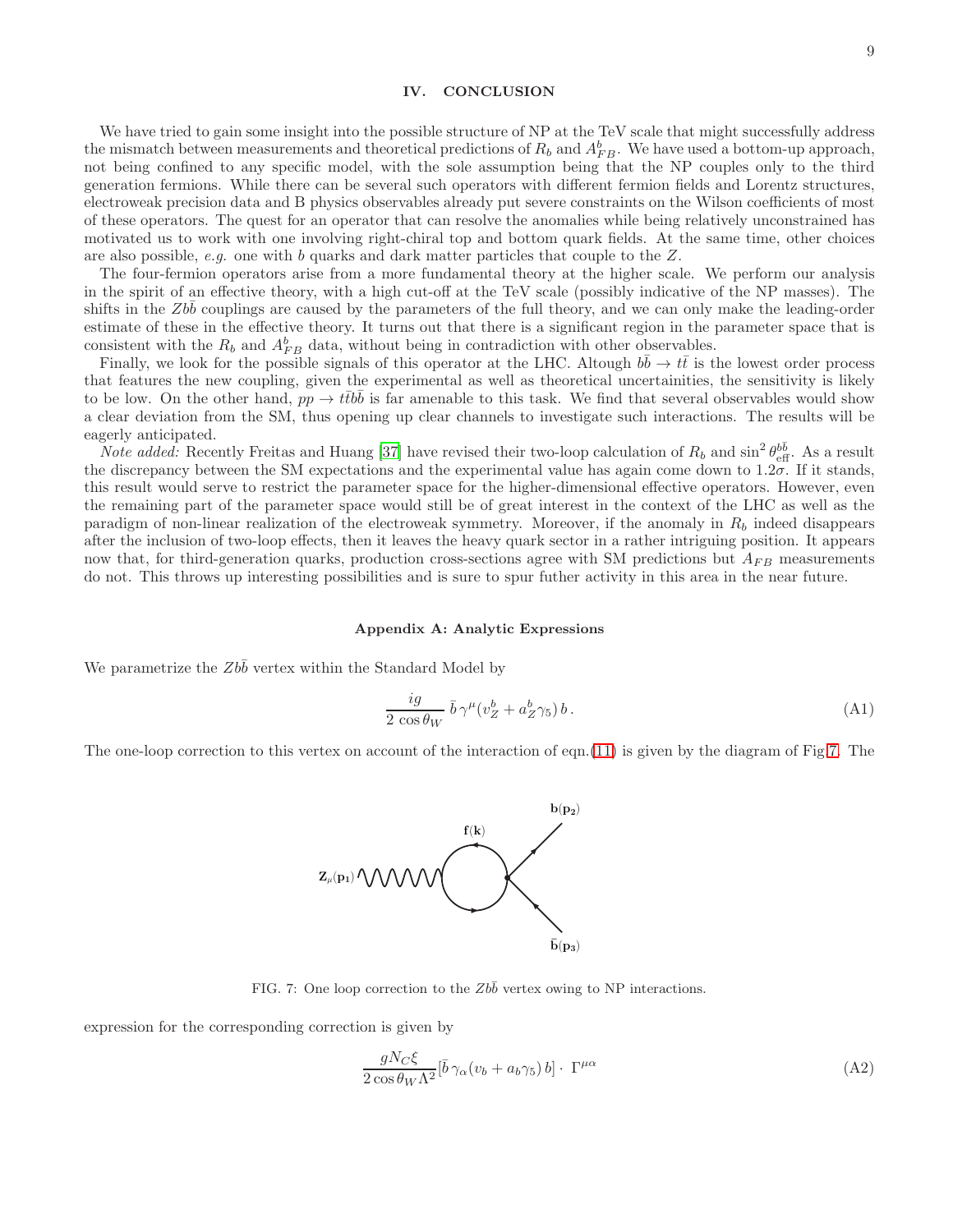where

$$
\Gamma^{\mu\alpha} = -\int \frac{d^4k}{(2\pi)^4} \frac{Tr\left[\gamma^{\mu} \left(v_Z^f + a_Z^f \gamma_5\right) \left(\frac{k}{m} + m_f\right) \gamma^{\alpha} \left(v_f + a_f \gamma_5\right) \left(\frac{k}{m} + \frac{m}{m} + m_f\right)\right]}{(k^2 - m_f^2) \left[ (k + p_1)^2 - m_f^2 \right]}.
$$
\n(A3)

The evaluation of this integral is best done by ignoring the higher-dimensional nature of the coupling and the possible role of  $\Lambda$  as a cutoff. Treating  $(\xi/\Lambda^2)$  just as a dimensionful parameter in the theory, we employ dimensional regularization and the finite part of the correction is given by (note that  $\chi < 0$  denotes the presence of a threshold)

$$
\Gamma^{\mu\alpha} = \frac{i \, g^{\mu\alpha}}{4\pi^2} \, \mathcal{J} \tag{A4}
$$

with

$$
\mathcal{J} = \frac{2}{3} \mathcal{A}_{+} p_{1}^{2} \left[ \frac{1}{2} \ln \left( \frac{m_{f}^{2}}{\Lambda^{2}} \right) + \frac{1}{6} - 2 \chi - \frac{3}{2} + \sqrt{\chi} \left( 3 + 4 \chi \right) \tan^{-1} \left( \frac{1}{2 \sqrt{\chi}} \right) \right]
$$

$$
-m_{f}^{2} \left( \mathcal{A}_{+} - \mathcal{A}_{-} \right) \left[ \ln \left( \frac{m_{f}^{2}}{\Lambda^{2}} \right) - 2 + 4 \sqrt{\chi} \tan^{-1} \left( \frac{1}{2 \sqrt{\chi}} \right) \right], \tag{A5}
$$

where

$$
\chi = \frac{m_f^2}{p_1^2} - \frac{1}{4}, \qquad \mathcal{A}_{\pm} = v_Z^f v_f \pm a_Z^f a_f. \tag{A6}
$$

In other words, on the inclusion of NP,

$$
v_Z^b \longrightarrow v_Z^b + v_b \frac{N_C \xi}{4\pi^2 \Lambda^2} \mathcal{J} \qquad ; \qquad a_Z^b \longrightarrow a_Z^b + a_b \frac{N_C \xi}{4\pi^2 \Lambda^2} \mathcal{J} \tag{A7}
$$

or, in terms of  $g_L^b$  and  $g_R^b$ ,

$$
g_L^b \longrightarrow g_L^b + \left(\frac{v_b - a_b}{2}\right) \frac{N_C \xi}{4 \pi^2 \Lambda^2} \mathcal{J} \quad \text{and} \quad g_R^b \longrightarrow g_R^b + \left(\frac{v_b + a_b}{2}\right) \frac{N_C \xi}{4 \pi^2 \Lambda^2} \mathcal{J} \tag{A8}
$$

A couple of points need to be noted here. Had we employed a naive cut-off regularization instead, we would have encountered a quadratic divergence instead of the logarithmic one present in  $\mathcal{J}$ . This, however, would have been a spurious one occasioned by the facts that the loop integral is a tensorial one and that the naive cut-off regularization does not respect the symmetries of the theory [\[38\]](#page-11-3). Indeed, the adoption of such a regularization would have induced anomalous corrections to the (chromo-)electric charge radius of the b and the  $t$ , thereby violating gauge invariance. On the other hand, had we used a gauge and Lorentz-invariant prescription such as the Pauli-Villars scheme, we would have obtained a term exactly analogous to that we already have, achieved though after a much more tedious calculation. A further issue relates to our implicit equalization of the renormalization scale  $\mu_R$  with  $\Lambda$ . While this choice is a natural one, it is by no means the only possible one. Note, though, that the additional term introduced by using  $\mu_R \neq \Lambda$  is a subdominant one and of little consequence here.

### Acknowledgements

AK acknowledges support from CSIR, India, and the DRS programme of UGC, India. PS would like to acknowledge financial support from NSERC, Canada.

- <span id="page-9-0"></span>[1] M. Baak et al., Eur. Phys. J. C 72, 2205 (2012) [\[arXiv:1209.2716](http://arxiv.org/abs/1209.2716) [hep-ph]].
- <span id="page-9-1"></span>[2] [ALEPH and DELPHI and L3 and OPAL and LEP Electroweak Working Group Collaborations], CERN-PPE-94-187.
- [3] K. Abe *et al.* [SLD Collaboration], Phys. Rev. D **53**, 1023 (1996).
- [4] K. Abe *et al.* [SLD Collaboration], Phys. Rev. Lett. **83**, 3384 (1999).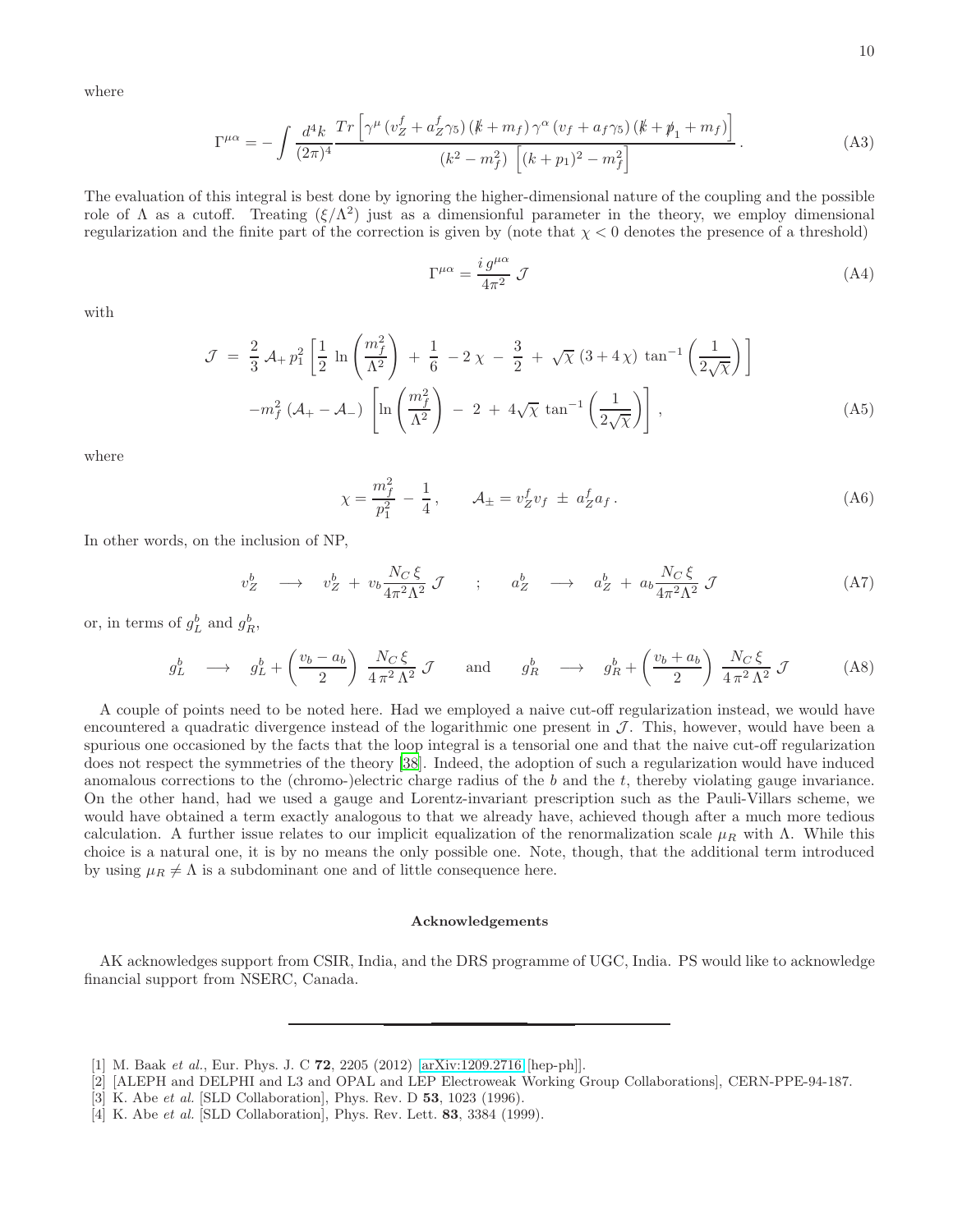- <span id="page-10-0"></span>[5] S. Schael et al. [ALEPH and DELPHI and L3 and OPAL and SLD and LEP Electroweak Working Group and SLD Electroweak Group and SLD Heavy Flavour Group Collaborations], Phys. Rept. 427, 257 (2006) [\[hep-ex/0509008\]](http://arxiv.org/abs/hep-ex/0509008).
- <span id="page-10-1"></span>[6] A. Freitas and Y. -C. Huang, JHEP 1208, 050 (2012) [Erratum-ibid. 1305, 074 (2013)] [\[arXiv:1205.0299](http://arxiv.org/abs/1205.0299) [hep-ph]].
- <span id="page-10-2"></span>[7] S. Chatrchyan et al. [CMS Collaboration], Phys. Lett. B  $716$ , 30 (2012) [\[arXiv:1207.7235](http://arxiv.org/abs/1207.7235) [hep-ex]].
- <span id="page-10-3"></span>[8] G. Aad et al. [ATLAS Collaboration], Phys. Lett. B 716, 1 (2012) [\[arXiv:1207.7214](http://arxiv.org/abs/1207.7214) [hep-ex]]; G. Aad et al. [ATLAS Collaboration], Phys. Rev. D 86, 032003 (2012) [\[arXiv:1207.0319](http://arxiv.org/abs/1207.0319) [hep-ex]].
- <span id="page-10-4"></span>[9] LEP Electroweak Working group, [http://lepewwg.web.cern.ch/LEPEWWG/plots/winter2012/w12](http://lepewwg.web.cern.ch/LEPEWWG/plots/winter2012/w12_show_pull_18.pdf) show pull 18.pdf
- <span id="page-10-5"></span>[10] H. E. Haber and H. E. Logan, Phys. Rev. D 62, 015011 (2000) [\[hep-ph/9909335\]](http://arxiv.org/abs/hep-ph/9909335).
- <span id="page-10-6"></span>[11] G. Altarelli, F. Caravaglios, G. F. Giudice, P. Gambino and G. Ridolfi, JHEP 0106, 018 (2001) [\[hep-ph/0106029\]](http://arxiv.org/abs/hep-ph/0106029).
- <span id="page-10-8"></span>[12] D. Choudhury, T. M. P. Tait and C. E. M. Wagner, Phys. Rev. D 65, 053002 (2002) [\[hep-ph/0109097\]](http://arxiv.org/abs/hep-ph/0109097).
- <span id="page-10-7"></span>[13] J. Beringer et al. [Particle Data Group Collaboration], Phys. Rev. D 86, 010001 (2012). See, for example, the review by J. Erler and P. Langacker, table 10.5.
- <span id="page-10-10"></span>[14] G. Bhattacharyya, A. Kundu and T. S. Ray, [arXiv:1306.0344](http://arxiv.org/abs/1306.0344) [hep-ph]; S.S. AbdusSalam and D. Choudhury, [arXiv:1210.3331](http://arxiv.org/abs/1210.3331) [hep-ph].
- <span id="page-10-9"></span>[15] B. Batell, S. Gori and L. -T. Wang, JHEP 1301, 139 (2013) [\[arXiv:1209.6382](http://arxiv.org/abs/1209.6382) [hep-ph]].
- <span id="page-10-11"></span>[16] W. A. Bardeen, C. T. Hill, M. Lindner and , Phys. Rev. D 41, 1647 (1990);
	- C. T. Hill, Phys. Lett. B 266, 419 (1991);
	- R. Bonisch, Phys. Lett. B 268, 394 (1991);
	- C. T. Hill, Phys. Lett. B 345, 483 (1995) [\[hep-ph/9411426\]](http://arxiv.org/abs/hep-ph/9411426);
	- B. A. Dobrescu and C. T. Hill, Phys. Rev. Lett. 81, 2634 (1998) [\[hep-ph/9712319\]](http://arxiv.org/abs/hep-ph/9712319);
	- R. S. Chivukula, B. A. Dobrescu, H. Georgi and C. T. Hill, Phys. Rev. D 59, 075003 (1999) [\[hep-ph/9809470\]](http://arxiv.org/abs/hep-ph/9809470);
	- E. Malkawi, T. M. P. Tait and C. P. Yuan, Phys. Lett. B 385, 304 (1996) [\[hep-ph/9603349\]](http://arxiv.org/abs/hep-ph/9603349);
	- H. -J. He, T. M. P. Tait and C. P. Yuan, Phys. Rev. D 62, 011702 (2000) [\[hep-ph/9911266\]](http://arxiv.org/abs/hep-ph/9911266).
- <span id="page-10-12"></span>[17] H. Georgi, E. E. Jenkins and E. H. Simmons, Phys. Rev. Lett. 62, 2789 (1989) [Erratum-ibid. 63, 1540 (1989)]; D. Choudhury, Mod. Phys. Lett. A 6, 1185 (1991);
	- V. D. Barger and T. Rizzo, Phys. Rev. D 41, 946 (1990);
	- R. S. Chivukula, E. H. Simmons and J. Terning, Phys. Lett. B 346, 284 (1995) [\[hep-ph/9412309\]](http://arxiv.org/abs/hep-ph/9412309);
	- D. J. Muller and S. Nandi, Phys. Lett. B 383, 345 (1996) [\[hep-ph/9602390\]](http://arxiv.org/abs/hep-ph/9602390).
- <span id="page-10-13"></span>[18] T. Appelquist, H. C. Cheng and B. A. Dobrescu, Phys. Rev. D 64, 035002 (2001) [\[arXiv:hep-ph/0012100\]](http://arxiv.org/abs/hep-ph/0012100).
- [19] I. Antoniadis, Phys. Lett. B **246**, 377 (1990);
- N. Arkani-Hamed and M. Schmaltz, Phys. Rev. D 61, 033005 (2000) [\[arXiv:hep-ph/9903417\]](http://arxiv.org/abs/hep-ph/9903417). CMS PAS TOP-12-024 [20] R. Barbieri, L. J. Hall and Y. Nomura, Phys. Rev. D 63, 105007 (2001) [\[arXiv:hep-ph/0011311\]](http://arxiv.org/abs/hep-ph/0011311);
- <span id="page-10-14"></span>G. Cacciapaglia, M. Cirelli and G. Cristadoro, Nucl. Phys. B 634, 230 (2002) [\[arXiv:hep-ph/0111288\]](http://arxiv.org/abs/hep-ph/0111288).
- <span id="page-10-15"></span>[21] F. Larios, E. Malkawi and C. P. Yuan, Acta Phys. Polon. B 27, 3741 (1996) [\[hep-ph/9609482\]](http://arxiv.org/abs/hep-ph/9609482). Also see E. Malkawi and C. -P. Yuan, Phys. Rev. D 52, 472 (1995) [\[hep-ph/9502225\]](http://arxiv.org/abs/hep-ph/9502225). For higher dimensional Higgs interactions, see M. B. Einhorn and J. Wudka, Nuclear Physics, Section B 876, , pp. 556 (2013) [\[arXiv:1307.0478](http://arxiv.org/abs/1307.0478) [hep-ph]]; M. B. Einhorn and J. Wudka, [arXiv:1308.2255](http://arxiv.org/abs/1308.2255) [hep-ph];
	- R. Contino, M. Ghezzi, C. Grojean, M. Muhlleitner and M. Spira, JHEP 1307, 035 (2013) [\[arXiv:1303.3876](http://arxiv.org/abs/1303.3876) [hep-ph]].
- <span id="page-10-16"></span>[22] N. Arkani-Hamed, A. G. Cohen and H. Georgi, Phys. Lett. B 513, 232 (2001) [\[arXiv:hep-ph/0105239\]](http://arxiv.org/abs/hep-ph/0105239). For reviews, see, for example, M. Schmaltz and D. Tucker-Smith, Ann. Rev. Nucl. Part. Sci. 55, 229 (2005) [\[arXiv:hep-ph/0502182\]](http://arxiv.org/abs/hep-ph/0502182); M. Perelstein, Prog. Part. Nucl. Phys. 58, 247 (2007) [\[arXiv:hep-ph/0512128\]](http://arxiv.org/abs/hep-ph/0512128);
	- and references therein.
- <span id="page-10-17"></span>[23] J. L. Hewett and T. G. Rizzo, Phys. Rept. 183, 193 (1989); G. Bhattacharyya, D. Choudhury and K. Sridhar, Phys. Lett. B 355, 193 (1995) [\[arXiv:hep-ph/9504314\]](http://arxiv.org/abs/hep-ph/9504314); T. Han, I. Lewis and Z. Liu, JHEP 1012, 085 (2010) [\[arXiv:1010.4309](http://arxiv.org/abs/1010.4309) [hep-ph]].
- <span id="page-10-18"></span>[24] D. Choudhury, D. K. Ghosh and A. Kundu, Phys. Rev. D 86, 114037 (2012) [\[arXiv:1210.5076](http://arxiv.org/abs/1210.5076) [hep-ph]].
- <span id="page-10-19"></span>[25] M. A. Sanchis-Lozano, Int. J. Mod. Phys. A 19, 2183 (2004) [\[hep-ph/0307313\]](http://arxiv.org/abs/hep-ph/0307313);
- The original treatment can be found in R. Van Royen and V. F. Weisskopf, Nuovo Cim. A 50, 617 (1967) [Erratum-ibid. A 51, 583 (1967)].
- <span id="page-10-20"></span>[26] J. Goodman, M. Ibe, A. Rajaraman, W. Shepherd, T. M. P. Tait and H. -B. Yu, Phys. Lett. B 695, 185 (2011) [\[arXiv:1005.1286](http://arxiv.org/abs/1005.1286) [hep-ph]].
- [27] P. J. Fox, R. Harnik, J. Kopp and Y. Tsai, Phys. Rev. D 85, 056011 (2012) [\[arXiv:1109.4398](http://arxiv.org/abs/1109.4398) [hep-ph]].
- [28] J. Goodman, M. Ibe, A. Rajaraman, W. Shepherd, T. M. P. Tait and H. -B. Yu, Phys. Rev. D 82, 116010 (2010) [\[arXiv:1008.1783](http://arxiv.org/abs/1008.1783) [hep-ph]].
- <span id="page-10-21"></span>[29] P. J. Fox, R. Harnik, R. Primulando and C. -T. Yu, Phys. Rev. D 86, 015010 (2012) [\[arXiv:1203.1662](http://arxiv.org/abs/1203.1662) [hep-ph]].
- <span id="page-10-22"></span>[30] C.B. Jackson, G. Servant, G. Shaughnessy, T.M.P. Tait and M. Taoso, JCAP 1004, 004 (2010) [\[arXiv:0912.0004](http://arxiv.org/abs/0912.0004) [hep-ph]]; JCAP 1307, 006 (2013) [\[arXiv:1303.4717](http://arxiv.org/abs/1303.4717) [hep-ph]].
- [31] K. Cheung, K. Mawatari, E. Senaha, P. -Y. Tseng and T. -C. Yuan, JHEP 1010, 081 (2010) [\[arXiv:1009.0618](http://arxiv.org/abs/1009.0618) [hep-ph]].
- <span id="page-10-24"></span>[32] B. Bhattacherjee, D. Choudhury, K. Harigaya, S. Matsumoto and M. M. Nojiri, [arXiv:1212.5013](http://arxiv.org/abs/1212.5013) [hep-ph].
- <span id="page-10-23"></span>[33] T. Lin, E. W. Kolb and L. -T. Wang, [arXiv:1303.6638](http://arxiv.org/abs/1303.6638) [hep-ph].
- <span id="page-10-25"></span>[34] A. Belyaev, N. D. Christensen and A. Pukhov, Comput. Phys. Commun. 184, 1729 (2013) [\[arXiv:1207.6082](http://arxiv.org/abs/1207.6082) [hep-ph]].